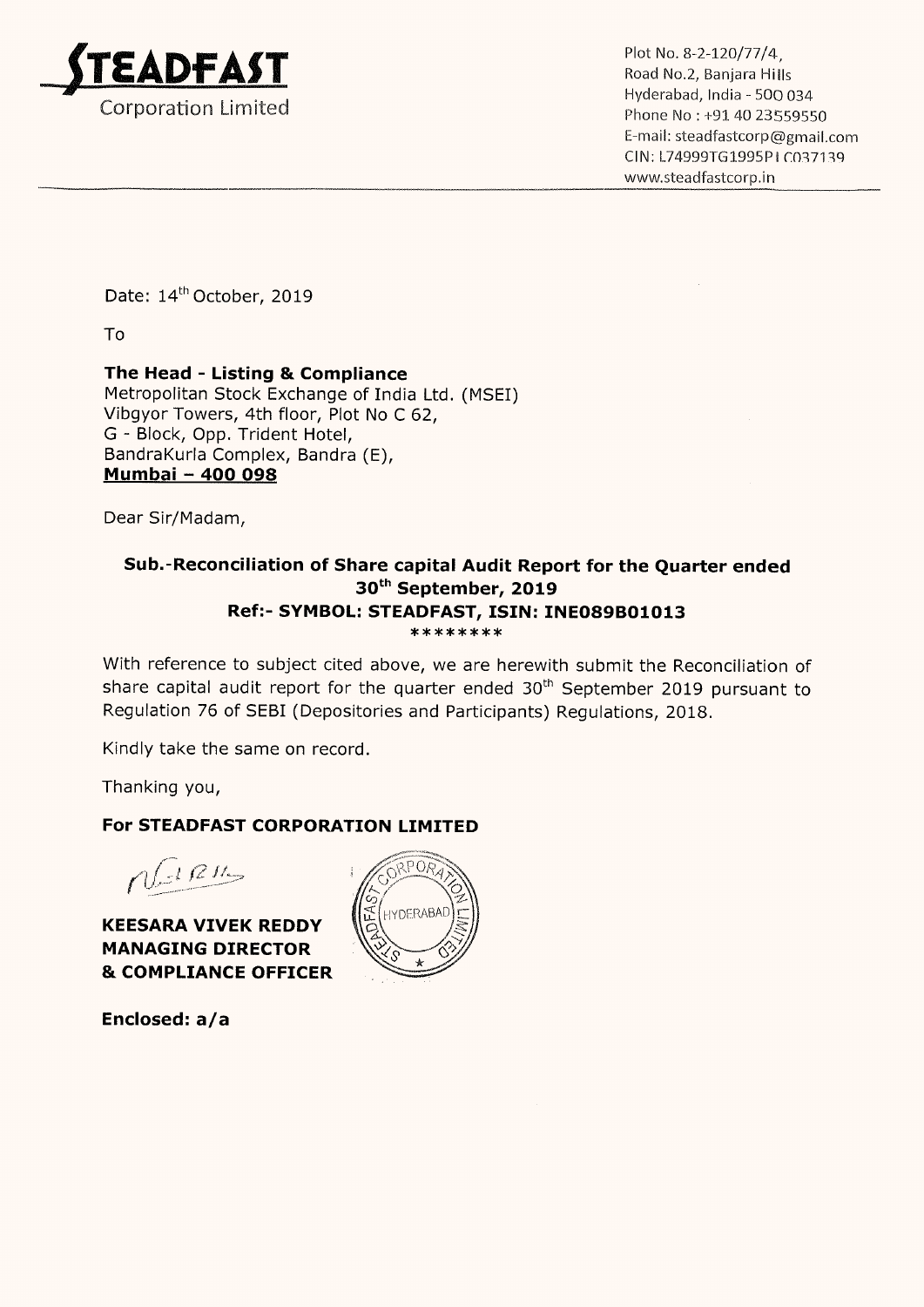# MSEI LTD ACKNOWLEDGEMENT

| Acknowledgement No | Date & Time: 14/10/2019 02:36:26 PM<br>: 1410201902362655 |  |
|--------------------|-----------------------------------------------------------|--|
| Symbol             | : STEADFAST                                               |  |
| <b>Entity Name</b> | : STEADFAST CORPORATION LIMITED                           |  |
| Compliance Type    | $\therefore$ (SEBI-DP Reg.55A)                            |  |
| Quarter / Period   | : 30/09/2019                                              |  |
| Mode               | $\therefore$ E-Filing                                     |  |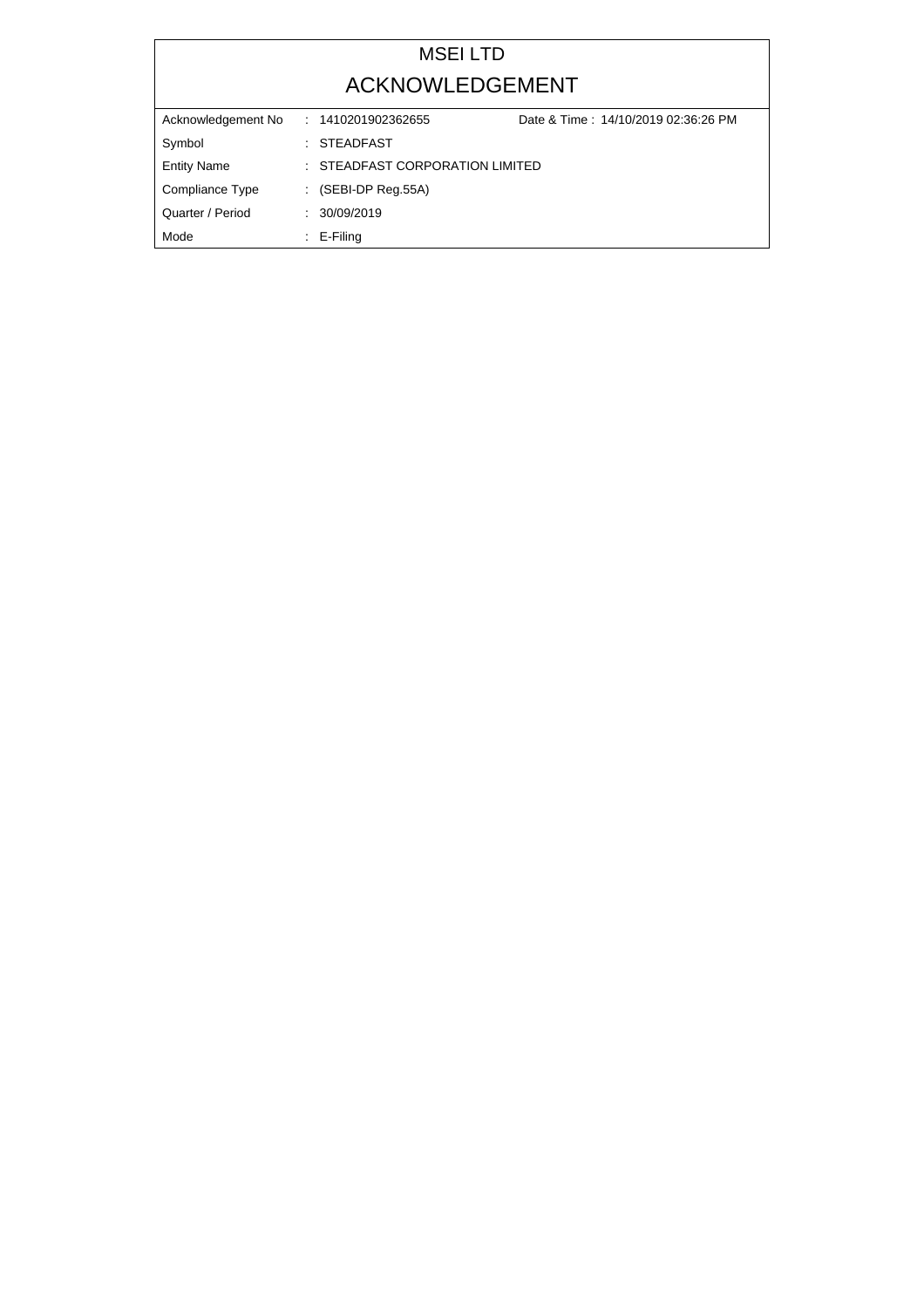**US V. BHASKARA RAO & CO.**<br>COMPANY SECRETARIES

5

6—2-1085/8, Flat No. 105, Badam Sohana Apartments. Beside Dega Tower, Raj Bhavan Road, Somajiguda, Hyderabad - 500 082. Office : 93923 69579 Mobile : 93923 99570 E-mail : bhaskararaoandco@gmail.com

#### RECONCILIATION OF SHARE CAPITAL AUDIT

| 1. For Period Ended                                                           | 30 <sup>th</sup> September, 2019                                                       |
|-------------------------------------------------------------------------------|----------------------------------------------------------------------------------------|
| 2. ISIN                                                                       | INE089B01013                                                                           |
| 3. Face Value                                                                 | Rs. 10/-                                                                               |
| 4. Name of the Company                                                        | <b>Steadfast Corporation Limited</b>                                                   |
| 5. Registered Office Address                                                  | Plot No.8-2-120/77/4, Opp. K.B.R. Park,<br>Road No.2, Banjara Hills, Hyderabad-500 034 |
| 6. Correspondence Address                                                     | Plot No.8-2-120/77/4, Opp. K.B.R. Park,<br>Road No.2, Banjara Hills, Hyderabad-500 034 |
| 7. Telephone No.<br>Fax Nos.                                                  | $(040)$ 23559550<br>(040) 23559550                                                     |
| 8. Email address                                                              | steadfastcorp@gmail.com                                                                |
| 9. Names of the Stock Exchanges where<br>the company's securities are listed. | Metropolitan Stock Exchange of India Limited<br>(MSEI)                                 |

|                                            | <b>Number of Shares</b> | % of Total Issued<br>Capital |
|--------------------------------------------|-------------------------|------------------------------|
| 10. Issued Capital                         | 7131000                 | 100.00                       |
| 11. Listed Capital MSEI Limited            | 7131000                 | 100.00                       |
| 12. Held in Dematerialization Form in CDSL | 1465376                 | 20.549                       |
| 13. Held in Dematerialization Form in NSDL | 5340401                 | 74.890                       |
| 14. Physical                               | 325223                  | 4.561                        |
| 15. Total No. of Shares (12+13+14)         | 7131000                 | 100.00                       |
| 16. Reasons for Differences, if any        | <b>NIL</b>              |                              |

17. Certifying the Details of Changes in Share Capital during the quarter under consideration as per the table below:

| Partic-<br>ulars | No. of<br><b>Shares</b> | Applied/Not<br>Applied for<br>listing | Listed on Stock<br><b>Exchanges (Specify</b><br>Names) | Whether<br>intimated<br>to CDSL | Whether<br>intimated<br>to NSDL | In Prin. Appr.<br>Pending for SE<br>(Specify<br>Names) |
|------------------|-------------------------|---------------------------------------|--------------------------------------------------------|---------------------------------|---------------------------------|--------------------------------------------------------|
|                  | <b>NA</b>               |                                       |                                                        | <b>NA</b>                       |                                 | $-NA-$                                                 |

**NA** 

18. Register of Members is Updated (Yes / No) If not, updated up to which date Yes

ù.

19. Reference of previous quarter with regard to excess dematerialized shares, if any --.